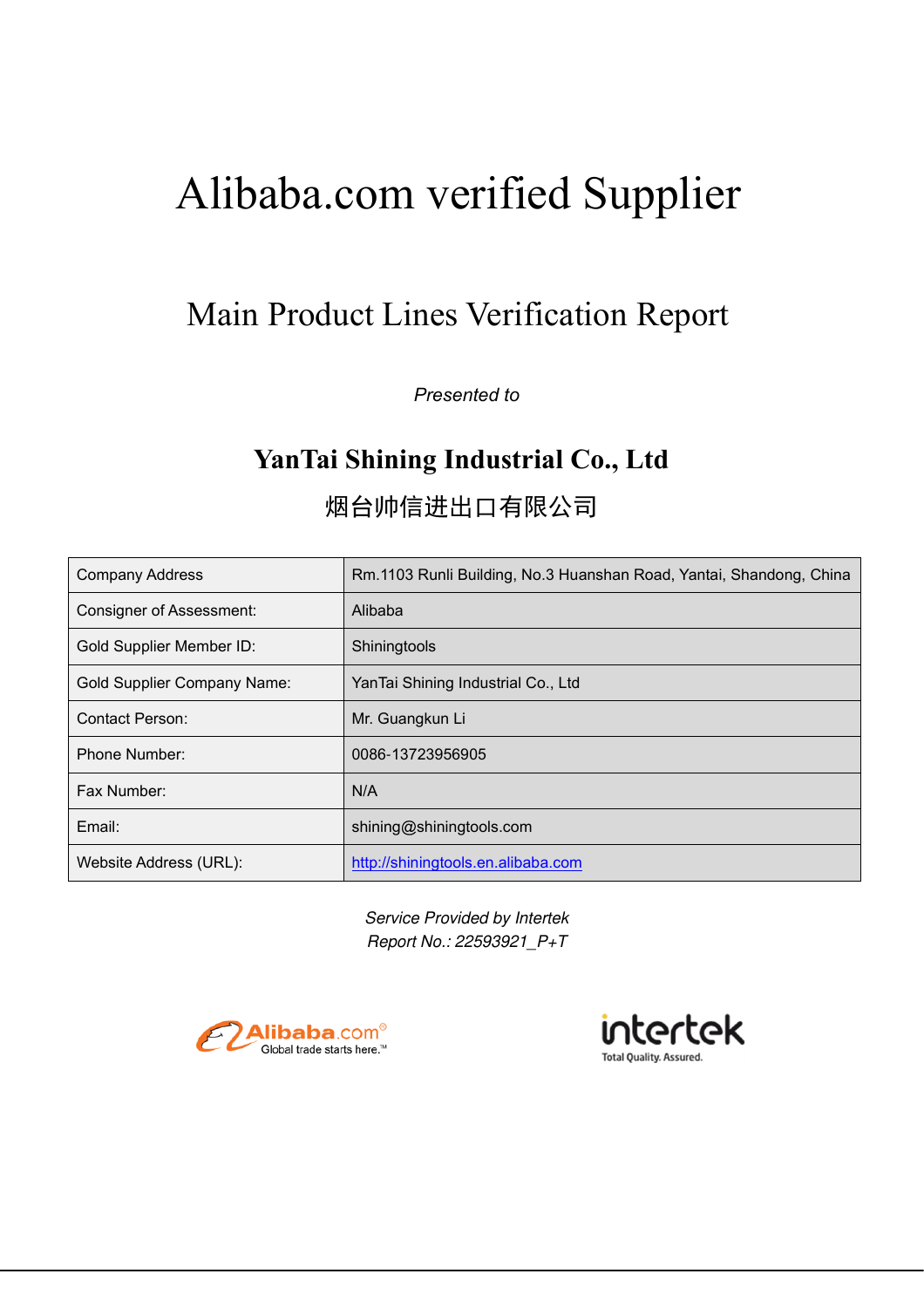

Alibaba.com verified Supplier Main Product Lines Verification

## **Contents**

| Report<br>No.                           | วแน<br>⊥ب | Date:<br>Report           | /2021<br>09/D<br>ിലെ | -<br>Hν | , ar<br>Kevir |    |
|-----------------------------------------|-----------|---------------------------|----------------------|---------|---------------|----|
| $\sim$<br>. INIFI'<br>' I IAL<br>$I-NI$ |           | All<br>Reserved<br>≺iants |                      |         | Nο<br>Page    | ∩t |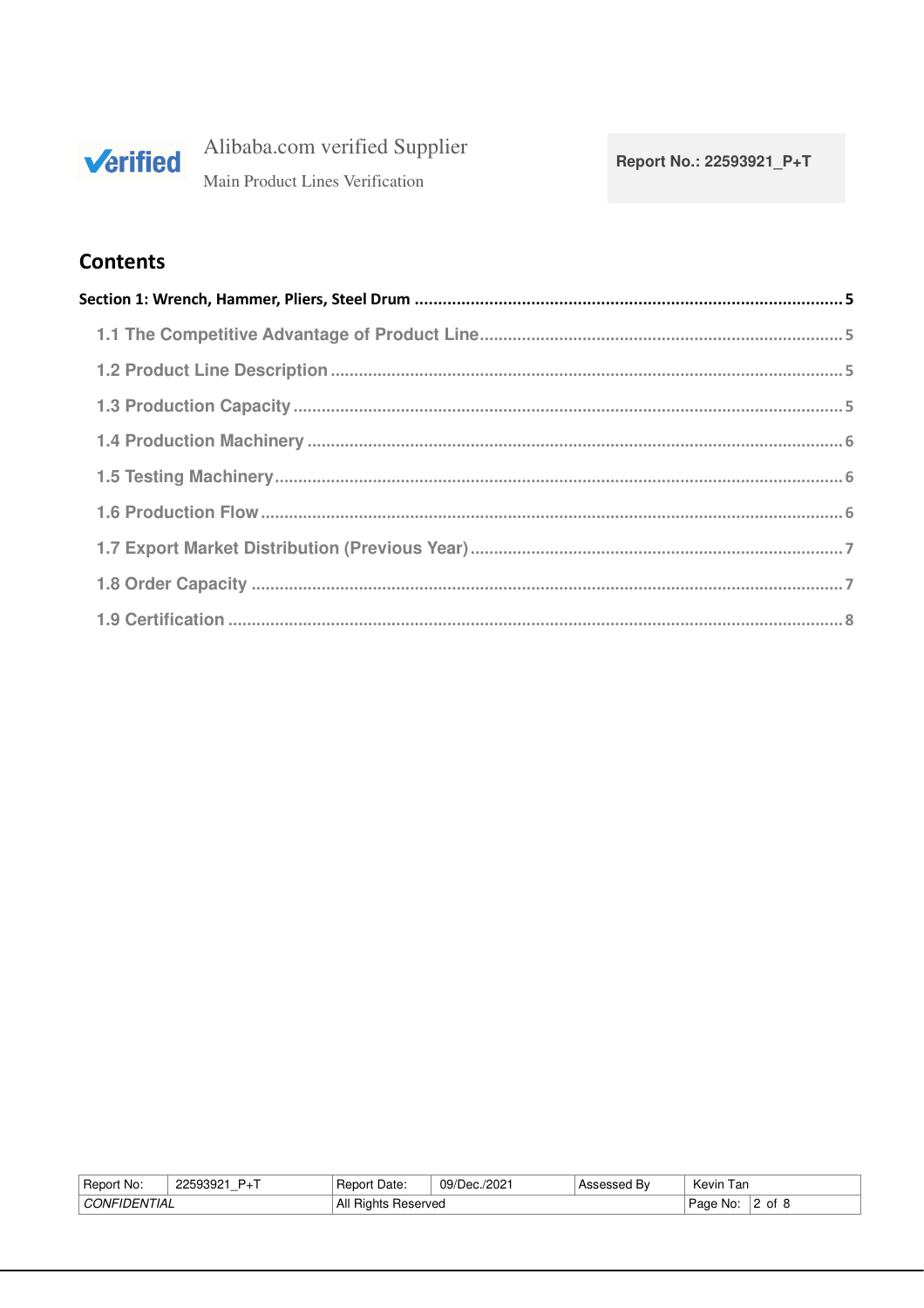

Main Product Lines Verification

| Report Number:      | 22593921 P+T | <b>Assessment Type:</b>     | Main Product Lines Verification           |
|---------------------|--------------|-----------------------------|-------------------------------------------|
| Date of Assessment: | 09/Dec./2021 | <b>Report Date:</b>         | 09/Dec./2021                              |
| Assessor's Name:    | Kevin Tan    | <b>Validity Period:</b>     | 10/Dec./2021 - 09/Dec./2022               |
| Reviewed By:        | Rock Rong    | <b>Online Verification:</b> | https://www.intertek.com.cn/ASVService/Ho |
|                     |              |                             | me/IndexCN                                |

#### **Important Notes:**

#### **Intertek's Plierslaimer:**

This report reflects our findings for the particularly concerned company on the date of our service only. This report does not Pliersharge or release the factory/sellers/supPliers from their commercial, legal or contractual obligations with buyers in respect of products provided by the factory/sellers/supPliers. Any reader other than the party for whom this report has been specifically issued is hereby informed that the general conditions of service of contain liability limitation provisions.

### **Alibaba.com's Plierslaimer:**

This report has been independently prepared by a third party verification agency. The report is provided on an "AS IS" and "AS AVAILABLE" basis. The information contained in the report may change without notice and no obligation is assumed to update the information after publication. Alibaba (including its affiliates) is not involved in the preparation of the report. Publishing of the report by no means that Alibaba endorses or recommends the report. Therefore, Alibaba cannot be held responsible for any inaccuracy or omission in the report.

To the maximum extent permitted by law, Alibaba expressly Plierslaims any warranty, expressed or implied, in regard to the report, including any implied warranty of merchantability, fitness for a particular purpose or non-infringement. Your use of or reliance on this report will be at your own Pliersretion and risk. To the maximum extent permitted by law, in no event shall Alibaba be liable for any party for any direct, indirect, punitive, incidental, special or consequential damage costs, expenses, legal fees or losses or any damages whatsoever arising out of or in any way connected with any use of the report even if advised of the possibility of such damages.

| √Hepor<br>′t No:               | 1.2250222<br>$-+$ .<br>------ | Date<br>Report            | 09/Dec./2021 | . Bv<br>As:<br>5335U | I an<br>Kevin     |    |
|--------------------------------|-------------------------------|---------------------------|--------------|----------------------|-------------------|----|
| <b>ITIAL</b><br>AINר<br>a JENE |                               | All<br>Heserved<br>Hights |              |                      | ല്ലെ<br>age<br>٦U | ot |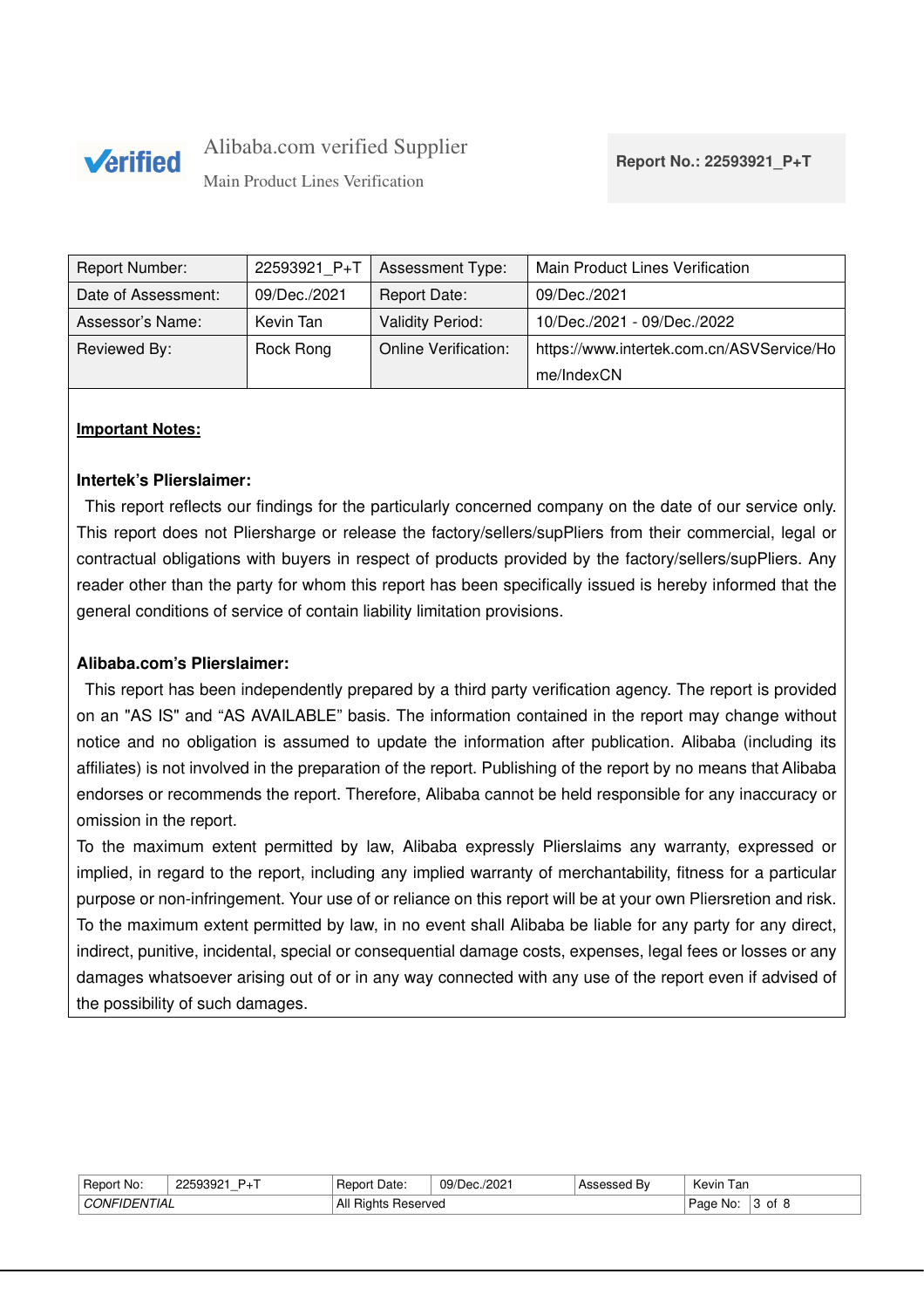

Main Product Lines Verification

#### **Declaration**:

All the information below in this report may cover both the Gold Supplier and its Related Company, except the export records, which only belong to the Gold Supplier. Their relationship has been affirmed according to laws and regulations in China, also it will be clearly displayed below.

| Does the gold supplier have a     | ⊠<br>No.<br>Yes                                            |
|-----------------------------------|------------------------------------------------------------|
| related company?                  |                                                            |
| If has, Please list the related   | Shandong Auspicious Industrial Co., Ltd.                   |
| company name: (abbrev. company A) |                                                            |
| Company A's Address:              | No. 3-19 Kaifeng Road, Resource Recycling Processing       |
|                                   | Demonstration Zone, Economic and Technological Development |
|                                   | District, Yantai, Shandong, China                          |
|                                   |                                                            |
| Relationship with Gold Supplier   | $\boxtimes$ Shareholder/Partner<br><b>Wholly Owned</b>     |
|                                   | <b>Cooperation Partner</b>                                 |

#### **Enterprise relationship chart:**



| Report<br>No:                                                        | 2250302<br>ີ∸ | Date:<br>Report                  | 09/Dec./2021 | -<br>ssed Bv. . | Kevin<br>l an |    |
|----------------------------------------------------------------------|---------------|----------------------------------|--------------|-----------------|---------------|----|
| TIAL<br>$\cap$ $\cap$ $\mathsf{N}$ $\vdash$ $\mathsf{N}$ .<br>$J-NI$ |               | All<br>Reserved<br><b>Hights</b> |              |                 | . Page<br>N0  | 0t |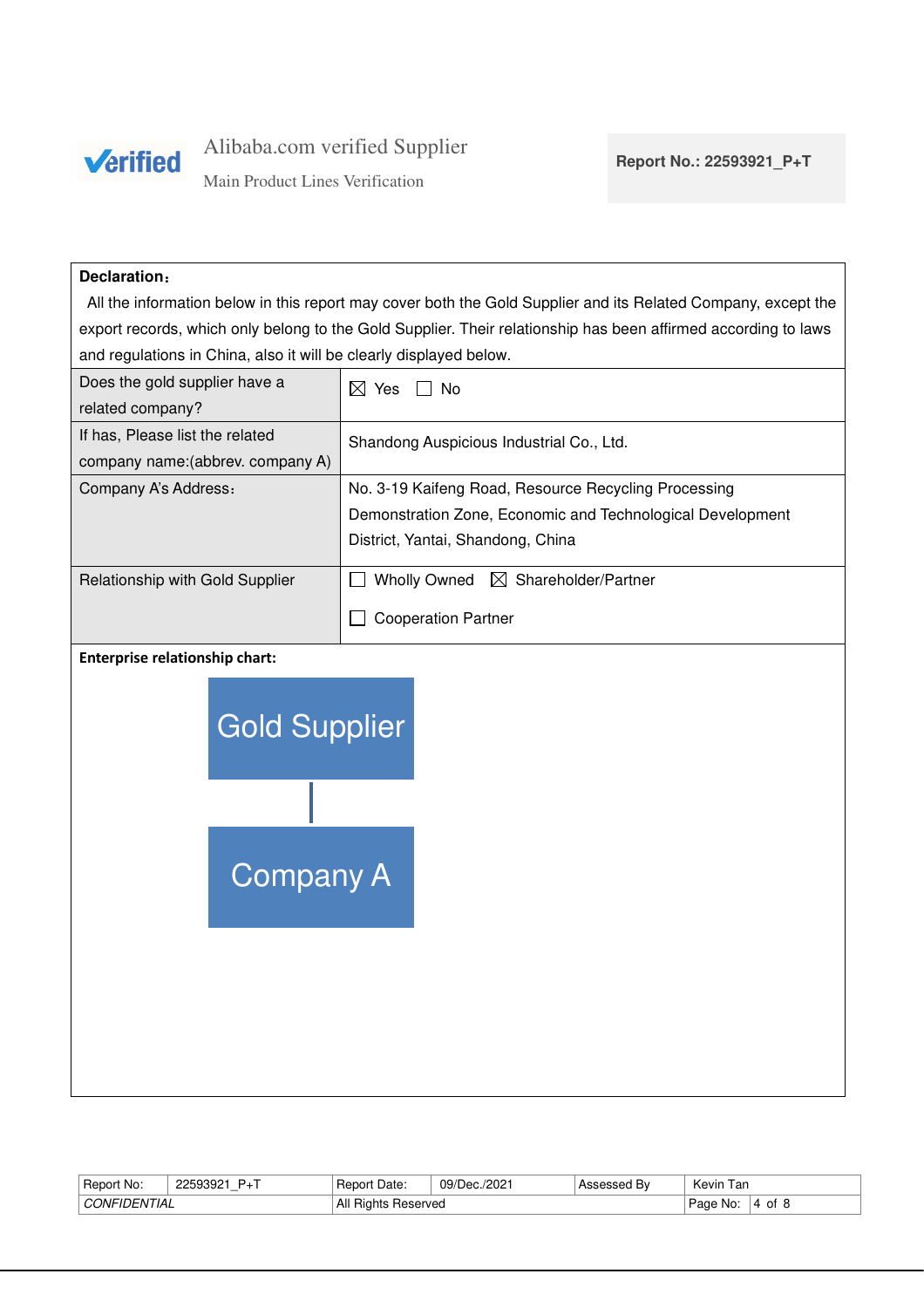

Main Product Lines Verification

# **Section 1: Wrench, Hammer, Pliers, Steel Drum**

| 1.1 The Competitive Advantage of Product Line                    |           |           |  |  |  |  |  |  |  |
|------------------------------------------------------------------|-----------|-----------|--|--|--|--|--|--|--|
| We consider that we have excellent quality products and service. |           |           |  |  |  |  |  |  |  |
| 1.2 Product Line Description                                     |           |           |  |  |  |  |  |  |  |
| Wrench, Hammer, Pliers, Steel Drum                               |           |           |  |  |  |  |  |  |  |
| <b>Product Sample</b>                                            |           |           |  |  |  |  |  |  |  |
| 1. Wrench                                                        | 2. Hammer | 3. Pliers |  |  |  |  |  |  |  |
|                                                                  |           |           |  |  |  |  |  |  |  |
| 4. Steel Drum                                                    | N/A       | N/A       |  |  |  |  |  |  |  |
|                                                                  | N/A       | N/A       |  |  |  |  |  |  |  |

| <b>1.3 Production Capacity</b>      |                                                   |  |  |  |  |  |  |
|-------------------------------------|---------------------------------------------------|--|--|--|--|--|--|
| <b>Production Line Capacity</b>     | <b>Actual Units Produced (Previous 12 months)</b> |  |  |  |  |  |  |
| Wrench                              | 1,200,000 Pieces                                  |  |  |  |  |  |  |
| Hammer                              | 1,000,000 Pieces                                  |  |  |  |  |  |  |
| <b>Pliers</b>                       | 1,000,000 Pieces                                  |  |  |  |  |  |  |
| Steel Drum                          | 1,200,000 Pieces                                  |  |  |  |  |  |  |
| <b>Number of Product Categories</b> | <b>Number of Product Models</b>                   |  |  |  |  |  |  |

| ' Repon<br>No:                | 0.000000<br><b>טרע</b> י<br>$\cdots$<br>- | Date:<br><b>Report</b>               | 'Dec./2021<br>09/D | B٧<br>$\Delta$ c<br>− 0 | Kevin<br>l ar |              |
|-------------------------------|-------------------------------------------|--------------------------------------|--------------------|-------------------------|---------------|--------------|
| 'TIAL<br><b>JNIF</b><br>$I-N$ |                                           | All<br><b>Heserved</b><br>⊣ıaı<br>הו |                    |                         | Page<br>No    | Οt<br>∽<br>w |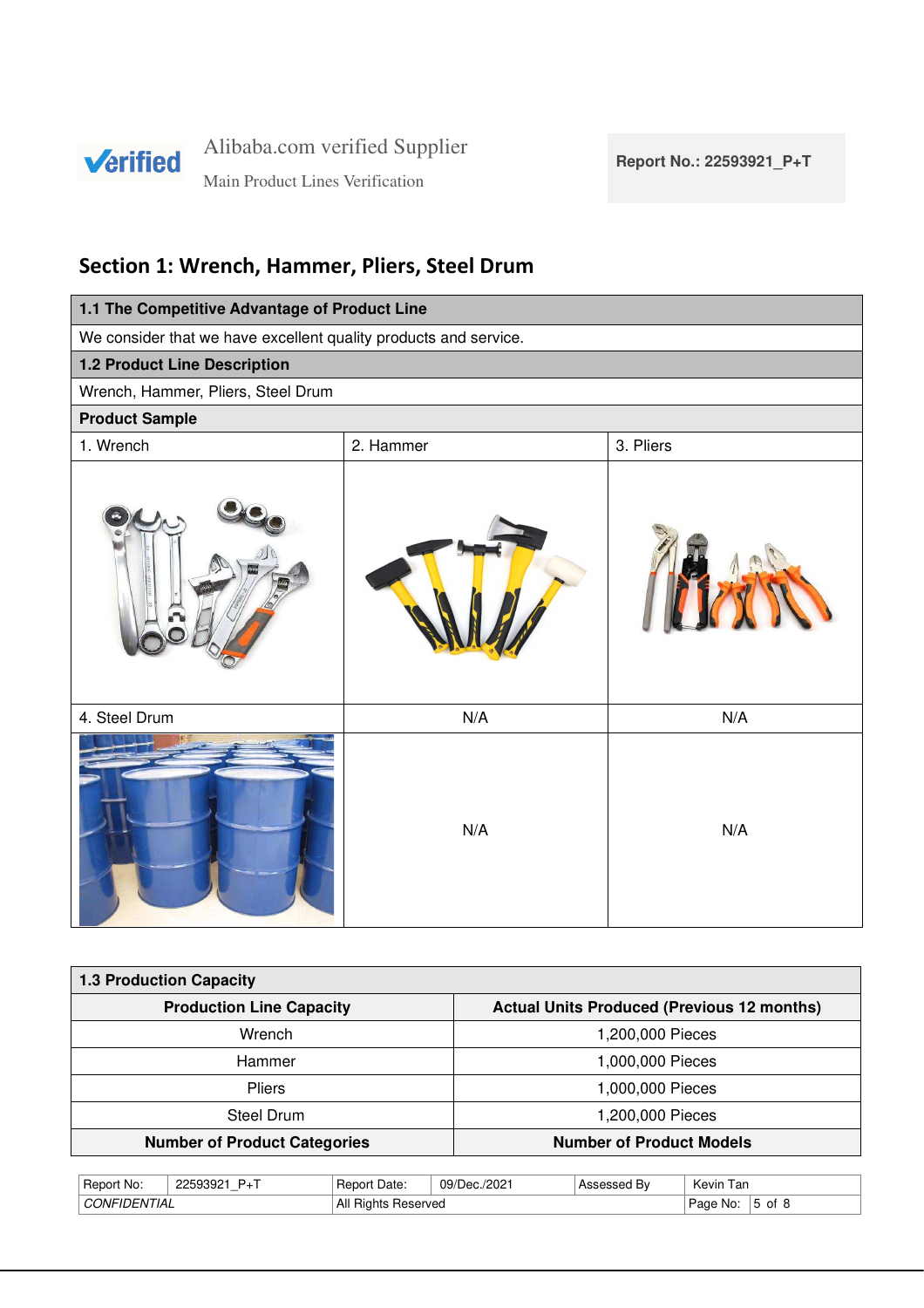

**Report No.: 22593921\_P+T**

Main Product Lines Verification

|                                 |                              |                |  |                        | 300 |                               |                         |  |  |  |
|---------------------------------|------------------------------|----------------|--|------------------------|-----|-------------------------------|-------------------------|--|--|--|
| <b>1.4 Production Machinery</b> |                              |                |  |                        |     |                               |                         |  |  |  |
| <b>Machine Name</b>             | <b>Brand &amp; Model No.</b> |                |  | Quantity               |     | <b>Number of Year(s) Used</b> | <b>Condition</b>        |  |  |  |
| <b>Cutting Machine</b>          |                              | CL-1.2x1800    |  | 2                      |     | 7                             | Acceptable              |  |  |  |
| <b>Welding Machine</b>          |                              | No Information |  | $\overline{2}$         |     | 7                             | Acceptable              |  |  |  |
| <b>Painting Machine</b>         |                              | No Information |  | $\overline{2}$         | 7   |                               | Acceptable              |  |  |  |
| <b>Cutting Machine</b>          |                              |                |  | <b>Welding Machine</b> |     |                               | <b>Painting Machine</b> |  |  |  |
| <b>Citizensidence</b>           |                              |                |  |                        |     |                               |                         |  |  |  |

| <b>1.5 Testing Machinery</b> |                                          |                              |              |                     |                           |                               |             |          |           |                           |
|------------------------------|------------------------------------------|------------------------------|--------------|---------------------|---------------------------|-------------------------------|-------------|----------|-----------|---------------------------|
|                              | <b>Machine Name</b>                      | <b>Brand &amp; Model No.</b> |              |                     | Quantity                  | <b>Number of Year(s) Used</b> |             |          |           | <b>Condition</b>          |
|                              | High and Low                             |                              |              |                     |                           |                               |             |          |           | Acceptable                |
|                              | Temperature Test                         | No Information               |              |                     | 1                         |                               | 6           |          |           |                           |
|                              | Chamber                                  |                              |              |                     |                           |                               |             |          |           |                           |
|                              | High and Low Temperature Test<br>Chamber |                              |              |                     | N/A                       |                               |             |          | N/A       |                           |
|                              |                                          |                              | N/A          |                     |                           |                               | N/A         |          |           |                           |
|                              | <b>1.6 Production Flow</b>               |                              |              |                     |                           |                               |             |          |           |                           |
| No.                          | <b>Production Process</b>                |                              | No.          |                     | <b>Production Process</b> |                               | No.         |          |           | <b>Production Process</b> |
| $\overline{2}$<br>1          |                                          |                              |              |                     | 3                         |                               |             |          |           |                           |
|                              |                                          | Welding                      |              |                     |                           |                               |             | Painting |           |                           |
| Report No:                   | 22593921_P+T                             |                              | Report Date: |                     | 09/Dec./2021              |                               | Assessed By |          | Kevin Tan |                           |
|                              | <b>CONFIDENTIAL</b>                      |                              |              | All Rights Reserved |                           |                               |             |          | Page No:  | $6$ of 8                  |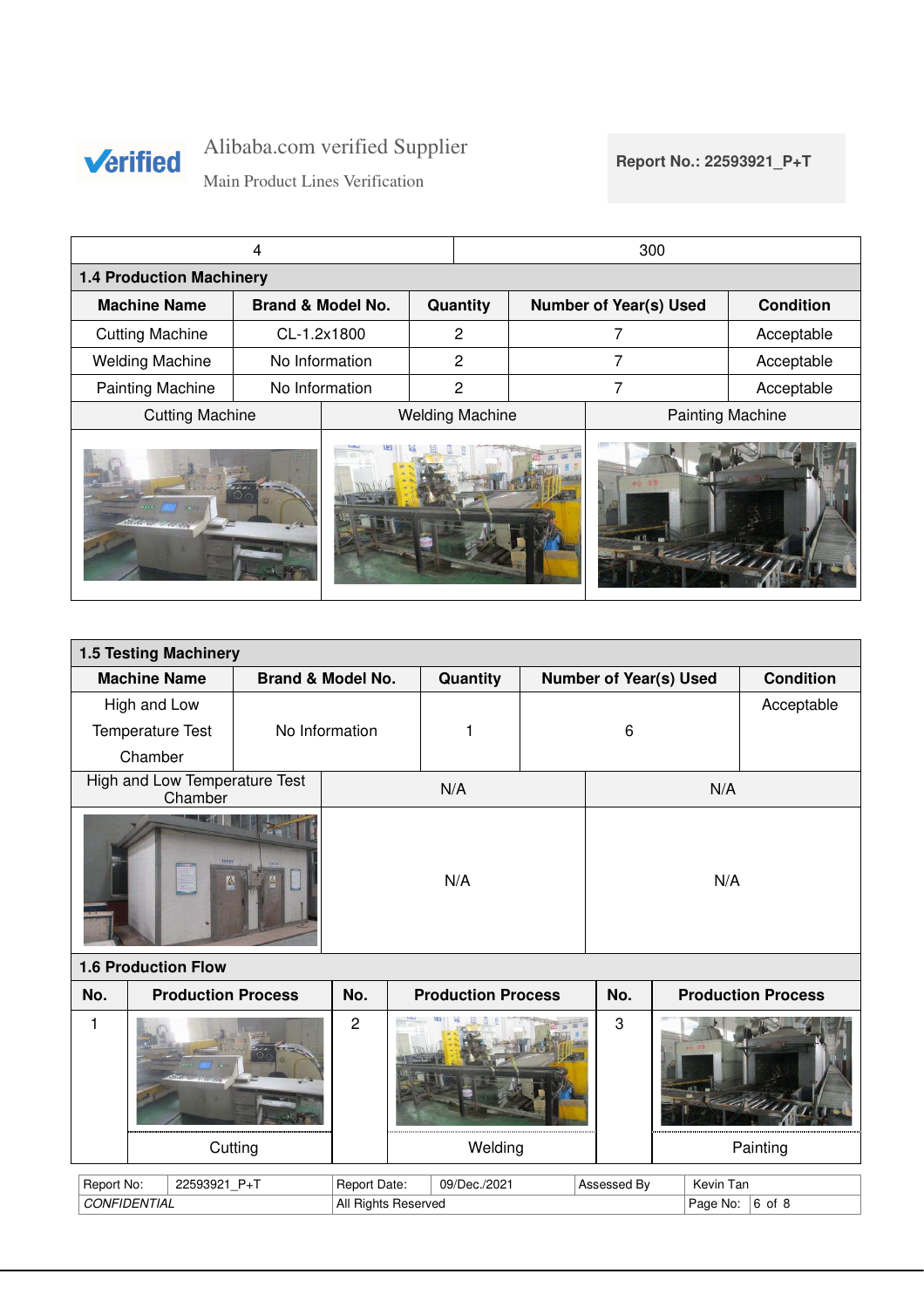

Main Product Lines Verification

## **Report No.: 22593921\_P+T**

|            |         | N/A |
|------------|---------|-----|
| Inspection | Packing | N/A |

| 1.7 Export Market Distribution (Previous Year) |                               |                                |                |                                            |                              |                   |  |  |
|------------------------------------------------|-------------------------------|--------------------------------|----------------|--------------------------------------------|------------------------------|-------------------|--|--|
| <b>Market</b>                                  |                               |                                | Revenue (USD)  |                                            |                              | Total Revenue (%) |  |  |
| North America                                  | Confidential                  |                                |                | 20                                         |                              |                   |  |  |
| South America                                  | Confidential                  |                                |                | 20                                         |                              |                   |  |  |
| Eastern Europe                                 | Confidential                  |                                | 5              |                                            |                              |                   |  |  |
| Southeast Asia                                 | Confidential                  |                                |                | 5                                          |                              |                   |  |  |
| Africa                                         | Confidential                  |                                |                | 20                                         |                              |                   |  |  |
| Mid East                                       |                               | Confidential                   |                | 10                                         |                              |                   |  |  |
| Eastern Asia                                   |                               | Confidential                   |                | 10                                         |                              |                   |  |  |
| <b>Western Europe</b>                          |                               | Confidential                   |                |                                            | 5                            |                   |  |  |
| <b>Central America</b>                         | Confidential                  |                                |                | 5                                          |                              |                   |  |  |
| 1.8 Order Capacity                             |                               |                                |                |                                            |                              |                   |  |  |
|                                                | 1.8.1 Real Case for Lower MOQ |                                |                |                                            |                              |                   |  |  |
| <b>Products Name</b>                           |                               |                                |                |                                            | #MOQ (In the last 12 months) |                   |  |  |
| Wrench                                         |                               |                                | Confidential   |                                            |                              |                   |  |  |
| Hammer                                         |                               |                                |                | Confidential                               |                              |                   |  |  |
| <b>Pliers</b>                                  |                               |                                |                | Confidential                               |                              |                   |  |  |
| <b>Steel Drum</b>                              |                               |                                |                |                                            | Confidential                 |                   |  |  |
| 1.8.2 Real Case for Large Contract             |                               |                                |                |                                            |                              |                   |  |  |
| <b>Products Name</b>                           |                               | #Order (In the last 12 months) |                |                                            |                              |                   |  |  |
| Wrench                                         |                               |                                | 200,000 pieces |                                            |                              |                   |  |  |
| Hammer                                         |                               | 200,000 pieces                 |                |                                            |                              |                   |  |  |
| Pliers                                         |                               | 200,000 pieces                 |                |                                            |                              |                   |  |  |
| <b>Steel Drum</b>                              |                               | 3,500,000 pieces               |                |                                            |                              |                   |  |  |
| 1.8.3 Shortest Lead Time                       |                               |                                |                |                                            |                              |                   |  |  |
| <b>Products Name</b>                           |                               | #Order (In the last 12 months) |                | Shortest Lead Time (In the last 12 months) |                              |                   |  |  |
| Wrench                                         | Confidential                  |                                | 60 Days        |                                            |                              |                   |  |  |
| Report No:<br>22593921_P+T                     |                               | Report Date:                   | 09/Dec./2021   |                                            | Assessed By                  | Kevin Tan         |  |  |
| <b>CONFIDENTIAL</b>                            |                               | All Rights Reserved            |                |                                            |                              | Page No: 7 of 8   |  |  |